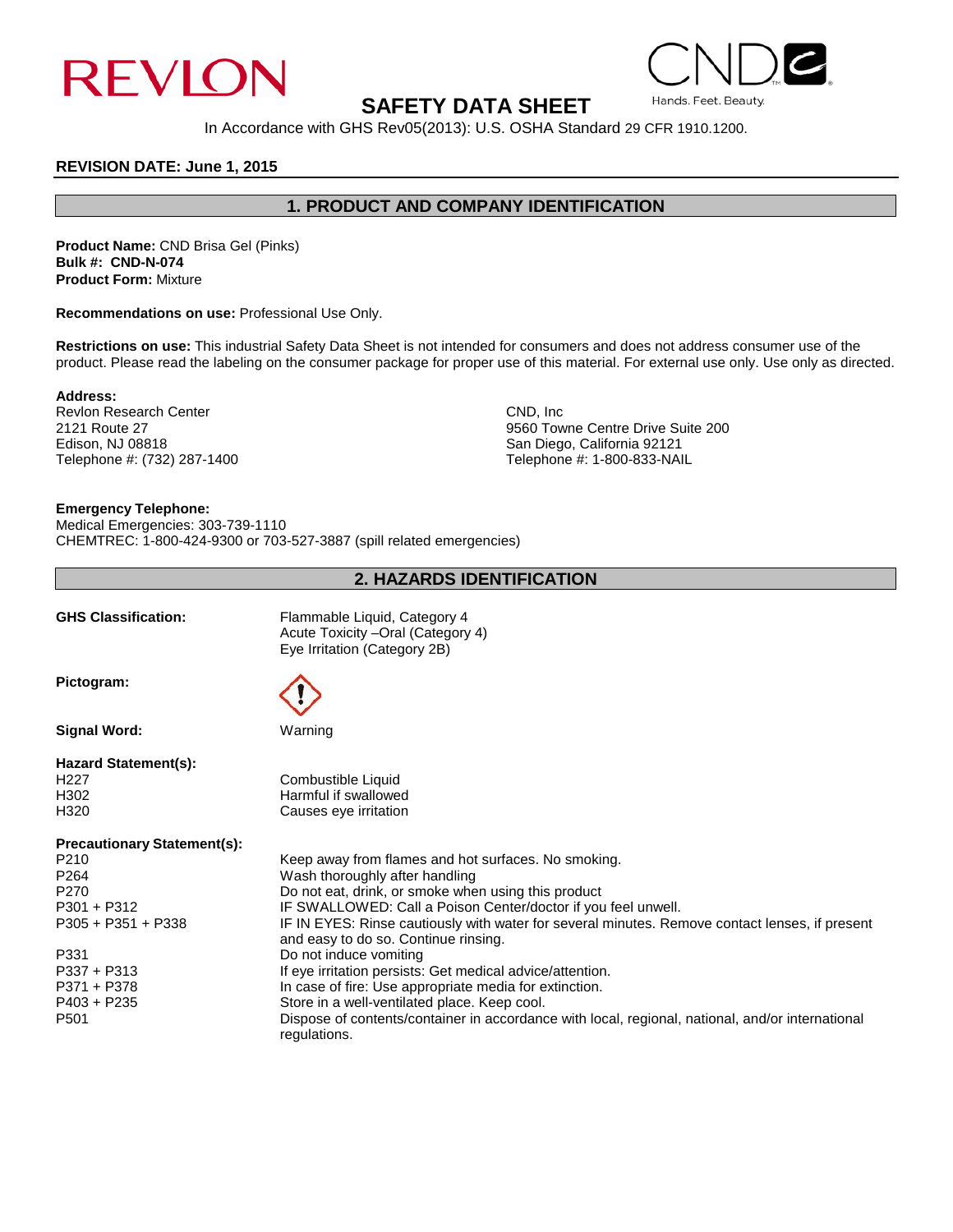## **Potential Health Effects:**

| Eye Contact:         | Irritating to the eyes. Symptoms of overexposure may include redness, itching, irritation, and<br>watering.                                                                                                                              |
|----------------------|------------------------------------------------------------------------------------------------------------------------------------------------------------------------------------------------------------------------------------------|
| <b>Skin Contact:</b> | May be irritating to skin in some sensitive individuals.                                                                                                                                                                                 |
| Inhalation:          | Not expected to cause irritation under normal conditions and use. If inhalation of vapors in excess<br>of the levels listed in section 8 can cause central nervous system depression (e.g. drowsiness,<br>dizziness, headaches, nausea). |
| Ingestion:           | If product is swallowed, may cause nausea, headache, vomiting and/or diarrhea and central<br>nervous system depression.                                                                                                                  |

# **Unknown Toxicity**

0% of mixture consists of ingredient(s) of unknown toxicity

| <b>Hazard Classification:</b> |                                            |
|-------------------------------|--------------------------------------------|
| <b>OSHA (USA):</b>            | Combustible liquid.                        |
| <b>HMIS Rating:</b>           | Health: 1. Flammability: 2. Reactivity: 0. |
| <b>NFPA Rating:</b>           | Health: 1. Flammability: 2. Reactivity: 0. |

| 3. COMPOSITION/INFORMATION ON INGREDIENTS |            |           |
|-------------------------------------------|------------|-----------|
| <b>HAZARDOUS INGREDIENT:</b>              | CAS #:     | $%:$ *    |
| Urethane Methacrylate Oligomers           | N/A        | $85 - 95$ |
| Hydroxypropyl Methacrylate                | 27813-02-1 | $1 - 10$  |
| Silica Dimethicone Silylate               | 67762-90-7 | $1 - 10$  |

## **\*Note: Any value shown as a range is due to batch-to-batch variation**

# **4. FIRST AID MEASURES**

| Eye Contact:                                                | Flush eyes immediately with large amounts of lukewarm water for 15 minutes. Open and<br>close eyelid(s) to ensure thorough irrigation. Seek medical attention if redness, swelling,<br>itching, burning or visual disturbances occur.                                                                                                                                                                                                                                                         |
|-------------------------------------------------------------|-----------------------------------------------------------------------------------------------------------------------------------------------------------------------------------------------------------------------------------------------------------------------------------------------------------------------------------------------------------------------------------------------------------------------------------------------------------------------------------------------|
| <b>Skin Contact:</b>                                        | If irritation develops wash thoroughly with soap and water. Seek medical attention if<br>redness, swelling, itching, or burning occurs.                                                                                                                                                                                                                                                                                                                                                       |
| Inhalation:                                                 | If cough, shortness of breath or other breathing problems occur, move to fresh air. Seek<br>medical attention if symptoms persist. If necessary, restore normal breathing through<br>standard first aid measures.                                                                                                                                                                                                                                                                             |
| Ingestion:                                                  | Do not induce vomiting. If conscious, give several glasses of water or milk<br>IMMEDIATELY. If victim is vomiting, continue to offer water and milk. Never give anything<br>by mouth to an unconscious person. Contact ChemTrec at +1(703) 527-3887 or the<br>nearest Poison control Center or local emergency telephone number for assistance and<br>instructions. Provide an estimate of the time at which the material was ingested and the<br>amount of the substance that was swallowed. |
| <b>Notes to Physician:</b>                                  | Treat symptomatically.                                                                                                                                                                                                                                                                                                                                                                                                                                                                        |
| Most important symptoms/effects,<br>both acute and delayed: | No acute or delayed symptoms or effects occur when handling this product.                                                                                                                                                                                                                                                                                                                                                                                                                     |

# **5. FIRE AND IGNITION INFORMATION**

| <b>Burn Rate:</b>           | Not determined.                                                                                                                                                                    |
|-----------------------------|------------------------------------------------------------------------------------------------------------------------------------------------------------------------------------|
| <b>Extinguishing Media:</b> | Use extinguishing measures that are appropriate to local circumstances and the<br>surrounding environment. Water spray, alcohol-resistant foam, dry chemical or carbon<br>dioxide. |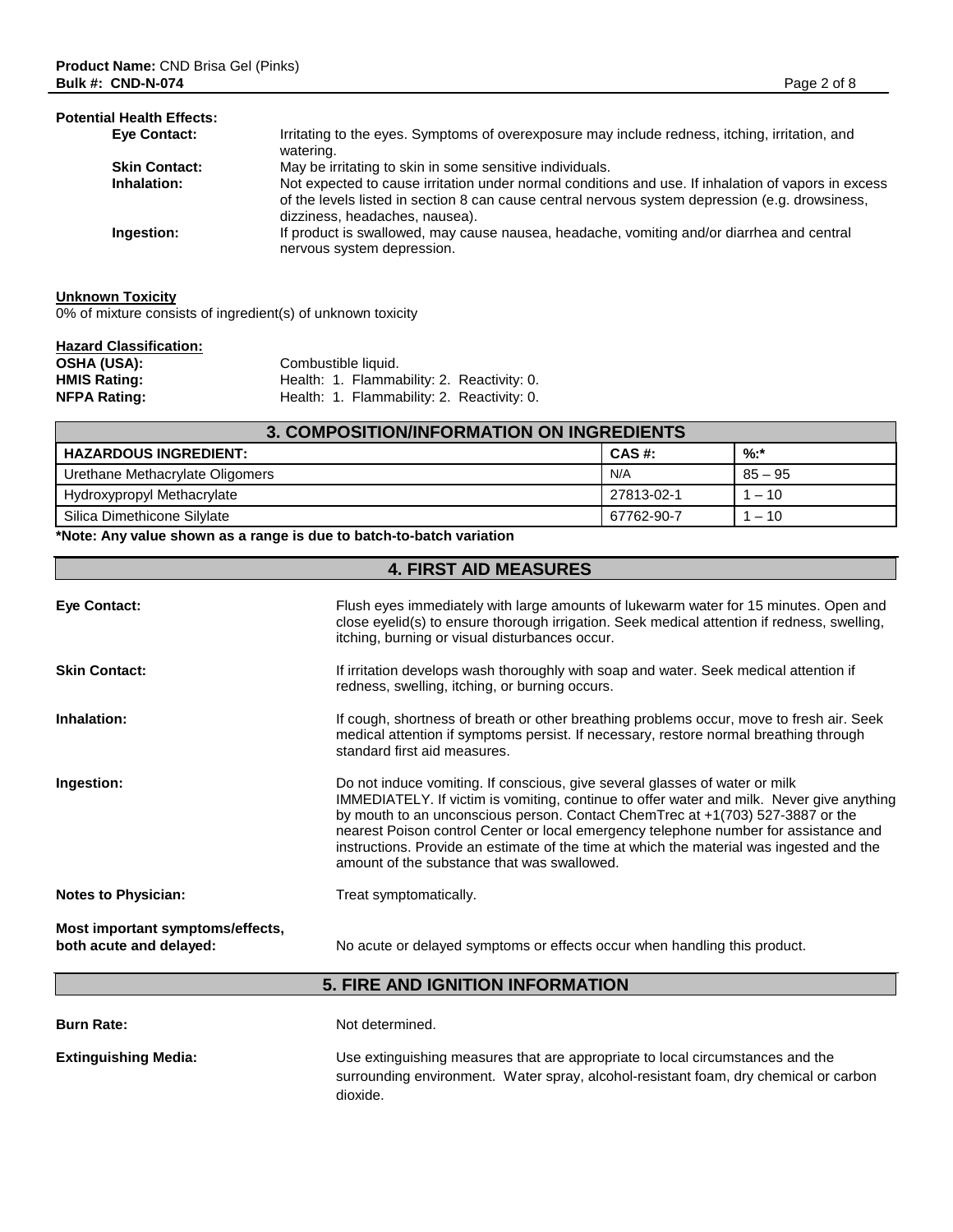| <b>Special Protective Actions for</b><br><b>Fire-Fighters:</b> | When involved in a fire, this product may ignite readily and decompose to produce carbon<br>oxides.                                                                                                                                                                                                                                                                                                                                                                                                                         |  |  |
|----------------------------------------------------------------|-----------------------------------------------------------------------------------------------------------------------------------------------------------------------------------------------------------------------------------------------------------------------------------------------------------------------------------------------------------------------------------------------------------------------------------------------------------------------------------------------------------------------------|--|--|
|                                                                | Dangerous fire hazard when exposed to heat and flame. Fires should be fought from a<br>safe distance. Keep containers cool until well after the fire is out. Prevent runoff from fire<br>control or dilution from entering sewers, drains, drinking water supply, or any natural<br>waterway. Firefighters should wear self-contained breathing apparatus and impervious<br>protective clothing. Vapor may cause flash fire. Water spray may be used to keep fire-<br>exposed containers cool and minimize risk of rupture. |  |  |
| Unusual Fire/Explosion Hazard:                                 | Combustible. Above flash point, vapor-air mixtures may be a fire and explosion hazard.<br>Vapors can flow along surfaces to distant ignition source and flash back. Sealed<br>containers may rupture when heated. This material may produce a floating fire hazard.<br>Sensitive to static discharge. May release irritating gases/fumes during thermal<br>decomposition or burning.                                                                                                                                        |  |  |
| Specific Hazards Arising from the<br><b>Chemical:</b>          | Not Applicable.                                                                                                                                                                                                                                                                                                                                                                                                                                                                                                             |  |  |

# **6. ACCIDENTAL RELEASE MEASURES**

| <b>Personal Precautions:</b>         | Before cleaning any spill or leak, individuals involved in spill cleanup must wear appropriate<br>Personal Protective Equipment. Avoid inhalation of dust and vapors. Remove all sources of<br>ignition. Ensure adequate ventilation. Use personal protective equipment. See also Section 8.                                                                                                                                                                                                                                              |  |
|--------------------------------------|-------------------------------------------------------------------------------------------------------------------------------------------------------------------------------------------------------------------------------------------------------------------------------------------------------------------------------------------------------------------------------------------------------------------------------------------------------------------------------------------------------------------------------------------|--|
| <b>Methods for Cleaning Up:</b>      | For small spills (e.g. < 1 gallon (3.785 liters)) wear appropriate personal protective equipment (e.g.<br>goggles, gloves). Maximize ventilation (open doors and windows). Remove spilled material with<br>absorbent material and place into appropriate closed container(s) for disposal. Dispose of properly<br>in accordance with local, state, and federal regulations. Wash all affected areas and outside of<br>container with plenty of warm water and soap. Remove any contaminated clothing and wash<br>thoroughly before reuse. |  |
|                                      | For spills $\geq 1$ gallon (3.785 liters), deny entry to all unprotected individuals. Dike and contain spill<br>with inert material (e.g. sand or earth). Transfer liquid to containers for recovery or disposal and<br>solid diking material to separate containers for proper disposal. Remove contaminated clothing<br>promptly and wash affected skin areas with soap and water. Keep spills and cleaning runoffs out of<br>municipal sewers and open bodies of water.                                                                |  |
| <b>Environmental Precautions:</b>    | No special environmental precautions required. Local authorities should be advised if significant<br>spillages cannot be contained.                                                                                                                                                                                                                                                                                                                                                                                                       |  |
| 7. HANDLING AND STORAGE              |                                                                                                                                                                                                                                                                                                                                                                                                                                                                                                                                           |  |
| <b>Work &amp; Hygiene Practices:</b> | Avoid prolonged contact with the product. After use, wash hands and exposed skin with soap and<br>water. Do not eat, drink, or smoke while handling this product.                                                                                                                                                                                                                                                                                                                                                                         |  |
| Handling:                            | Keep container closed. Avoid contact with skin and eyes. Do not breathe dust or vapors. Provide<br>appropriate exhaust ventilation at machinery and at places where vapors can be generated. Do not<br>create a dust cloud by using a brush or compressed air.                                                                                                                                                                                                                                                                            |  |
| Storage:                             | Keep in a dry, cool and well-ventilated place. Keep away from heat and sources of ignition. Keep<br>in properly labeled containers.                                                                                                                                                                                                                                                                                                                                                                                                       |  |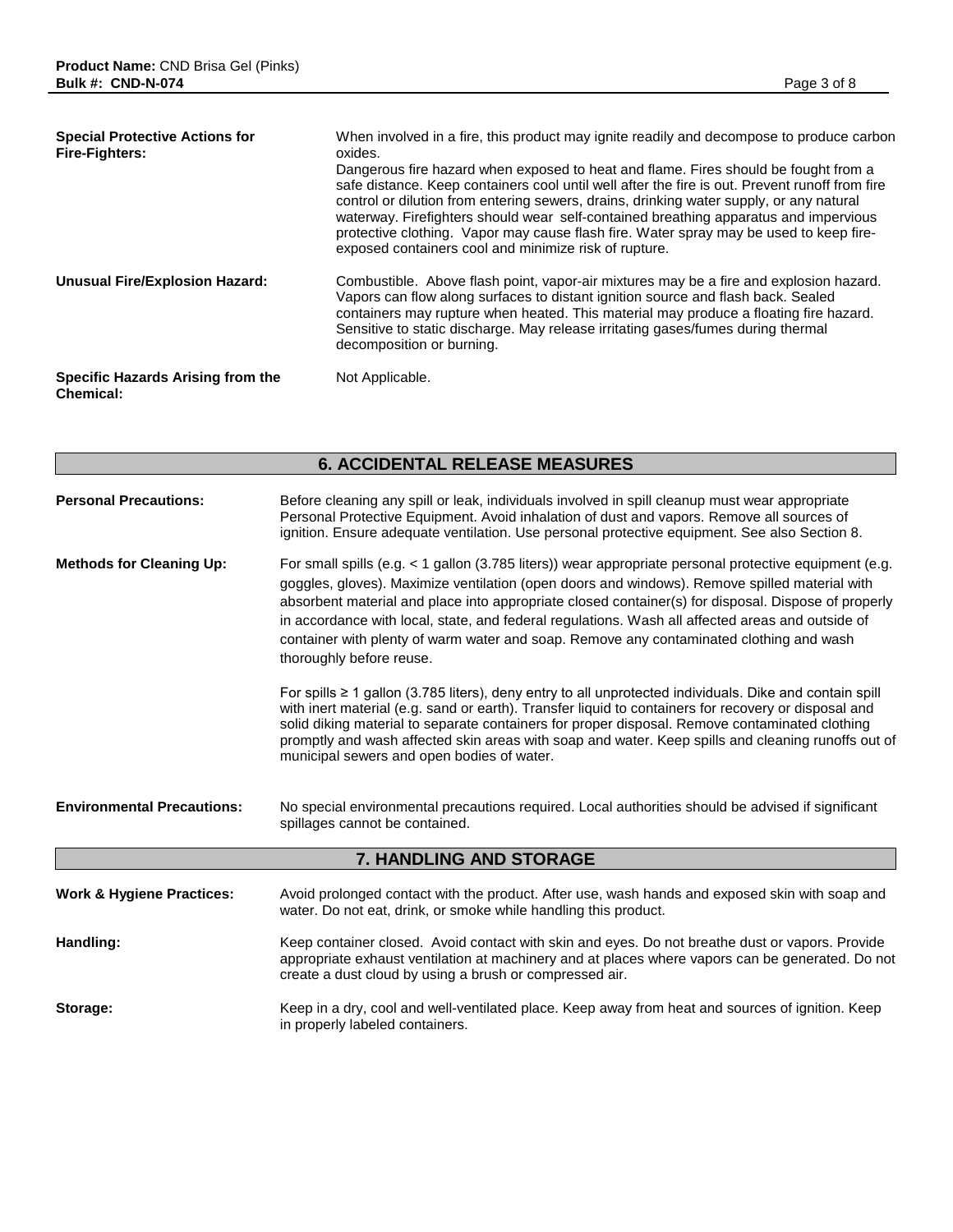# **8. EXPOSURE CONTROLS / PERSONAL PROTECTION**

## **EXPOSURE LIMITS**

## **Occupational Exposure Limits (OEL)**

| CAS No.                                                     | Components                  | ppm                                                          | Category                                                         | Origin           |  |
|-------------------------------------------------------------|-----------------------------|--------------------------------------------------------------|------------------------------------------------------------------|------------------|--|
| 67762-90-7                                                  | Silica Dimethicone Silylate | 10                                                           | TWA(8h)                                                          | <b>ACGIH TLV</b> |  |
|                                                             |                             | 10                                                           | TWA (8 h)                                                        | OSHA PEL (dust)  |  |
| IDLH: Immediately Dangerous to Life or Health concentration |                             |                                                              | <b>TWA: Time Weighted Average</b>                                |                  |  |
| PEL: Permissible Exposure Limit                             |                             |                                                              | ACGIH: American Conference of Governmental Industrial Hygienists |                  |  |
| OEL: Occupational Exposure Limit                            |                             | OSHA: Occupational Safety and Health Administration          |                                                                  |                  |  |
| STEL: Short Term Exposure Limit                             |                             | NIOSH: National Institute for Occupational Safety and Health |                                                                  |                  |  |
| TLV: Threshold Limit Value                                  |                             |                                                              | <b>REL: Recommended Exposure Limit</b>                           |                  |  |

## **ENGINEERING CONTROLS**

When working with large quantities of product, provide adequate ventilation (e.g. local exhaust ventilation, fans) Ensure that an eyewash station, since or washbasin is available in case of exposure to eyes.

#### **PERSONAL PROTECTIVE EQUIPMENT**

| <b>Respiratory protection:</b>   | No special respiratory protection is required under typical circumstances of use of handling. In<br>instances where vapors or sprays of this product are generated and respiratory protection is<br>needed, use only protection authorized by 29 CFR §1910.134, applicable U.S. State regulations,<br>or the Canadian CAS Standard Z94.4-93 and applicable standards of Canadian Provinces, EC<br>member States, or Australia. Adequate ventilation required in production areas. |
|----------------------------------|-----------------------------------------------------------------------------------------------------------------------------------------------------------------------------------------------------------------------------------------------------------------------------------------------------------------------------------------------------------------------------------------------------------------------------------------------------------------------------------|
| <b>Hand Protection:</b>          | If anticipated that prolonged and repeated skin contact will occur during use of this product, wear<br>latex or rubber gloves for routine industrial use. If necessary refer to U.S. OSHA CFR §1910.138,<br>or the appropriate Canadian standards, or the E.C. member states. Wear suitable protective<br>gloves in production areas.                                                                                                                                             |
| <b>Eye Protection:</b>           | Depending on use of this product, splash or safety glasses may be worn. If necessary refer to U.S.<br>OSHA 29 CFR §1910.133, Canadian standards, or the European Standard EN 166. Eye protection<br>required in production areas.                                                                                                                                                                                                                                                 |
| <b>Skin and Body Protection:</b> | No special body protection is required under typical circumstances of use and handling. If<br>necessary refer to U.S. OSHA, Canadian standards, or the E.C. member states. Wear suitable<br>protective clothing in production areas.                                                                                                                                                                                                                                              |

## **9. PHYSICAL AND CHEMICAL PROPERTIES**

| Appearance:                                       | Light pink, viscous gel                              |
|---------------------------------------------------|------------------------------------------------------|
| Odor:                                             | <b>Faint ester</b>                                   |
| <b>Odor Threshold:</b>                            | Not Known                                            |
| pH:                                               | Not Known                                            |
| <b>Melting Point/Freezing Point:</b>              | Not Known                                            |
| <b>Boiling Point/ Boiling Range:</b>              | Not Known                                            |
| <b>Flash Point:</b><br><b>Flash Point Method:</b> | $71^0C$ (160 $^0F$ ).<br>Closed Cup (ASTM D 6450-05) |
| % Volatile:                                       | Not Known                                            |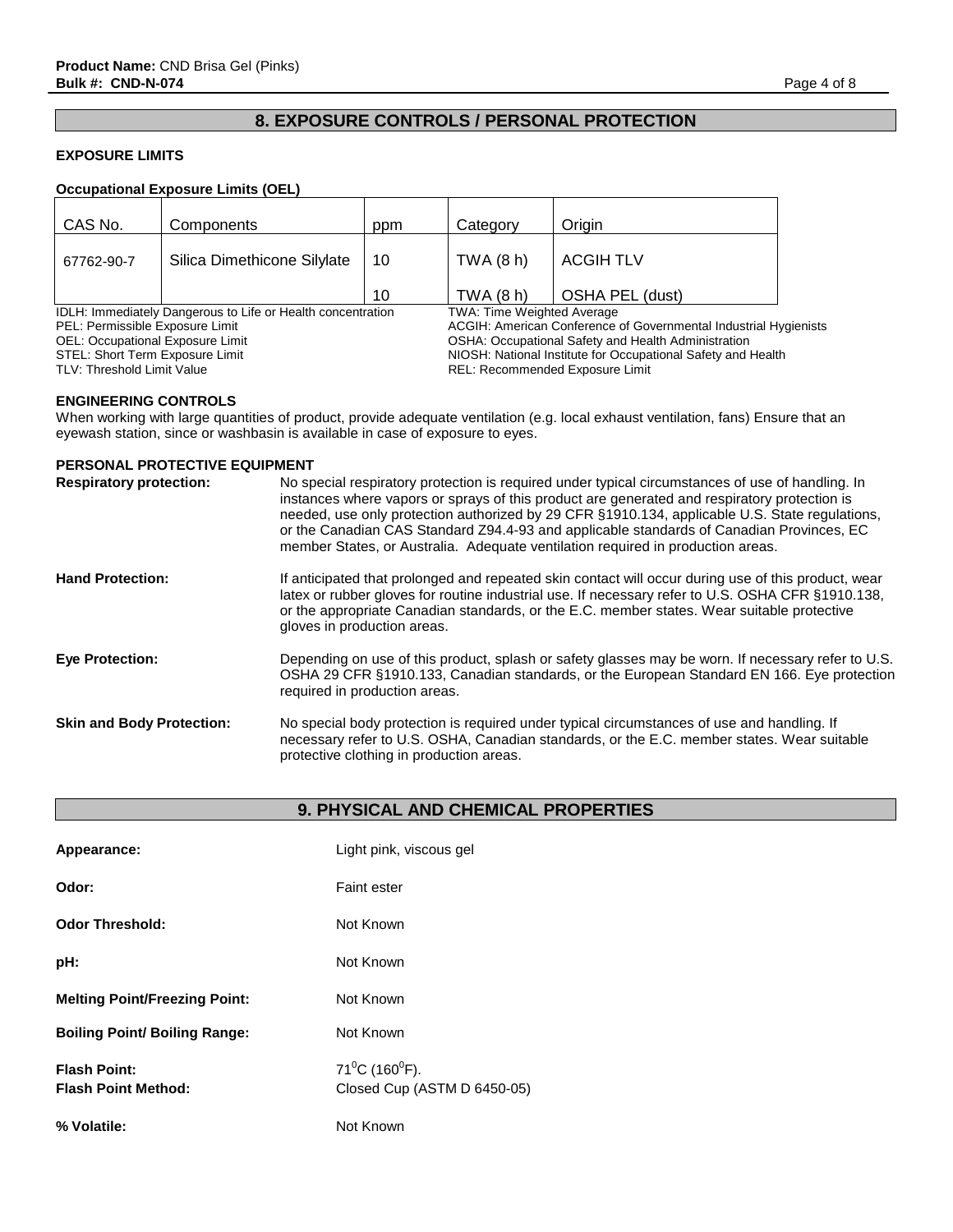| <b>Evaporation Rate:</b>                 | Not Known                                                                          |  |
|------------------------------------------|------------------------------------------------------------------------------------|--|
| <b>Flammability Classification:</b>      | Flammable Liquid, Category 4                                                       |  |
| <b>Explosive Limits:</b>                 | Not Known                                                                          |  |
| Vapor Pressure:                          | Not Known                                                                          |  |
| <b>Vapor Density:</b>                    | Not known                                                                          |  |
| <b>Specific Gravity/Rel. Density:</b>    | >1.2                                                                               |  |
| <b>Solubility in Water:</b>              | Slightly soluble                                                                   |  |
| Partition Coeff. (n-octanol//water):     | Not Known                                                                          |  |
| Auto-ignition temperature:               | Not Known                                                                          |  |
| <b>Decomposition temperature:</b>        | Not Known                                                                          |  |
| <b>Viscosity:</b>                        | Non-flowing gel                                                                    |  |
| <b>10. STABILITY AND REACTIVITY</b>      |                                                                                    |  |
| <b>Reactivity:</b>                       | No dangerous reaction known under conditions of normal use.                        |  |
| <b>Stability:</b>                        | Stable under normal temperatures and pressures.                                    |  |
| <b>Conditions to Avoid:</b>              | Keep away from strong oxidizers, heat, sparks, open flame and sources of ignition. |  |
| Incompatible With:                       | Strong oxidizing agents.                                                           |  |
| <b>Hazardous Decomposition Products:</b> | Oxides of carbon.                                                                  |  |
| <b>Hazardous Polymerization:</b>         | Hazardous polymerization does not occur.                                           |  |

# **11. TOXICOLOGICAL INFORMATION**

This formula was reviewed by the Global Product Safety and Regulatory Department of Revlon and is determined to be safe for its intended use. This review has taken into consideration available safety-related information including information on individual ingredients, similar formulas and potential ingredient interactions.

| Eye Irritation:                           | Eye irritant                                                                                         |  |  |  |
|-------------------------------------------|------------------------------------------------------------------------------------------------------|--|--|--|
| <b>Skin Corrosion/Irritation:</b>         | May be irritating to skin in some sensitive individuals                                              |  |  |  |
| <b>Respiratory or Skin Sensitization:</b> | May be irritating to skin in some sensitive individuals                                              |  |  |  |
| <b>Acute toxicity -Oral:</b>              | Harmful if swallowed                                                                                 |  |  |  |
| <b>Germ Cell Mutagenicity:</b>            | Does not contain any ingredients known to be mutagenic according to OSHA                             |  |  |  |
| <b>Carcinogenicity:</b>                   | Does not contain any ingredients known to be carcinogenic according to OSHA, NTP, and<br><b>IARC</b> |  |  |  |
| <b>Reproductive toxicity:</b>             | Not expected to cause reproductive toxicity                                                          |  |  |  |
| <b>STOT - Single Exposure:</b>            | Not expected to cause organ toxicity                                                                 |  |  |  |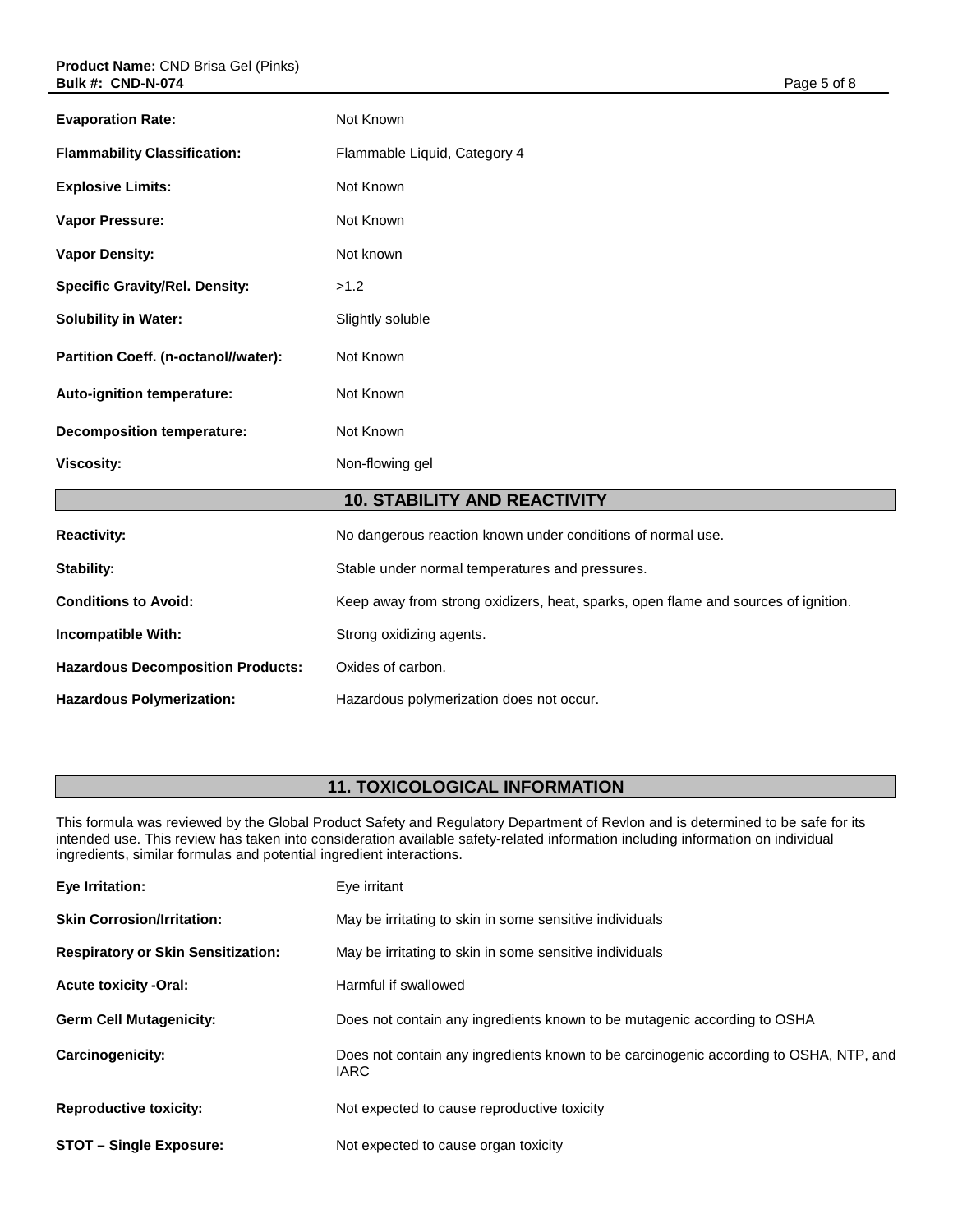**STOT – Repeat Exposure:** Not expected to cause organ toxicity

**Aspiration Hazard:** Not an aspiration hazard

## **12. ECOLOGICAL INFORMATION**

This product has not been tested as a whole for environmental toxicity. However, environmental information on the ingredients in this product have been reviewed by the Global Product Safety and Regulatory Department of Revlon and determined to have an acceptable environmental profile.

| <b>Aquatic Toxicity:</b>              | Not expected to cause aquatic toxicity |  |  |  |
|---------------------------------------|----------------------------------------|--|--|--|
| <b>Persistence and Degradability:</b> | Not Available                          |  |  |  |
| <b>Bioaccumulative Potential:</b>     | Not Available                          |  |  |  |
| <b>Mobility in Soil:</b>              | Not Available                          |  |  |  |
| <b>Other Adverse Effects:</b>         | Not expected to cause adverse effects  |  |  |  |
|                                       |                                        |  |  |  |

## **13. DISPOSAL CONSIDERATIONS**

**Disposal:** Consult applicable Local and State Regulations for disposal of non-hazardous liquids or solids. Do not dispose down sewer systems. Disposal in a properly regulated landfill is acceptable.

## **14. TRANSPORT INFORMATION**

### **FOR NON-BULK (FINISHED GOODS/RETAIL) SHIPMENT**

**Ground (DOT):**. Not hazardous for transport. **Vessel (IMDG):** Not hazardous for transport. **Air (IATA):** Not hazardous for transport.

#### **FOR BULK SHIPMENT**

**DOT (Department of Transportation):** Not hazardous for transport. **Non-regulated UN Proper Shipping Name:** Non-regulated<br>
UN Hazard Class: Non-regulated **UN Hazard Class: Non-regulated**<br> **UN Packing Group: Non-regulated UN Packing Group:** 

**IMDG (International Maritime Organization's Dangerous Goods Code):** Use UN classification listed above.

**IATA (International Air Transport Association):** Use UN classification listed above.

**Not Regulated by DOT if shipped in containers less than 119 gallons. Regulated as NA1993, Combustible liquid, n.o.s. (Silicones mixture), PG III, if shipped in containers greater than 119 gallons.** 

## **15. REGULATORY INFORMATION**

## **International Inventories**

**TSCA (Toxic Substances Control Act)** The product is exempt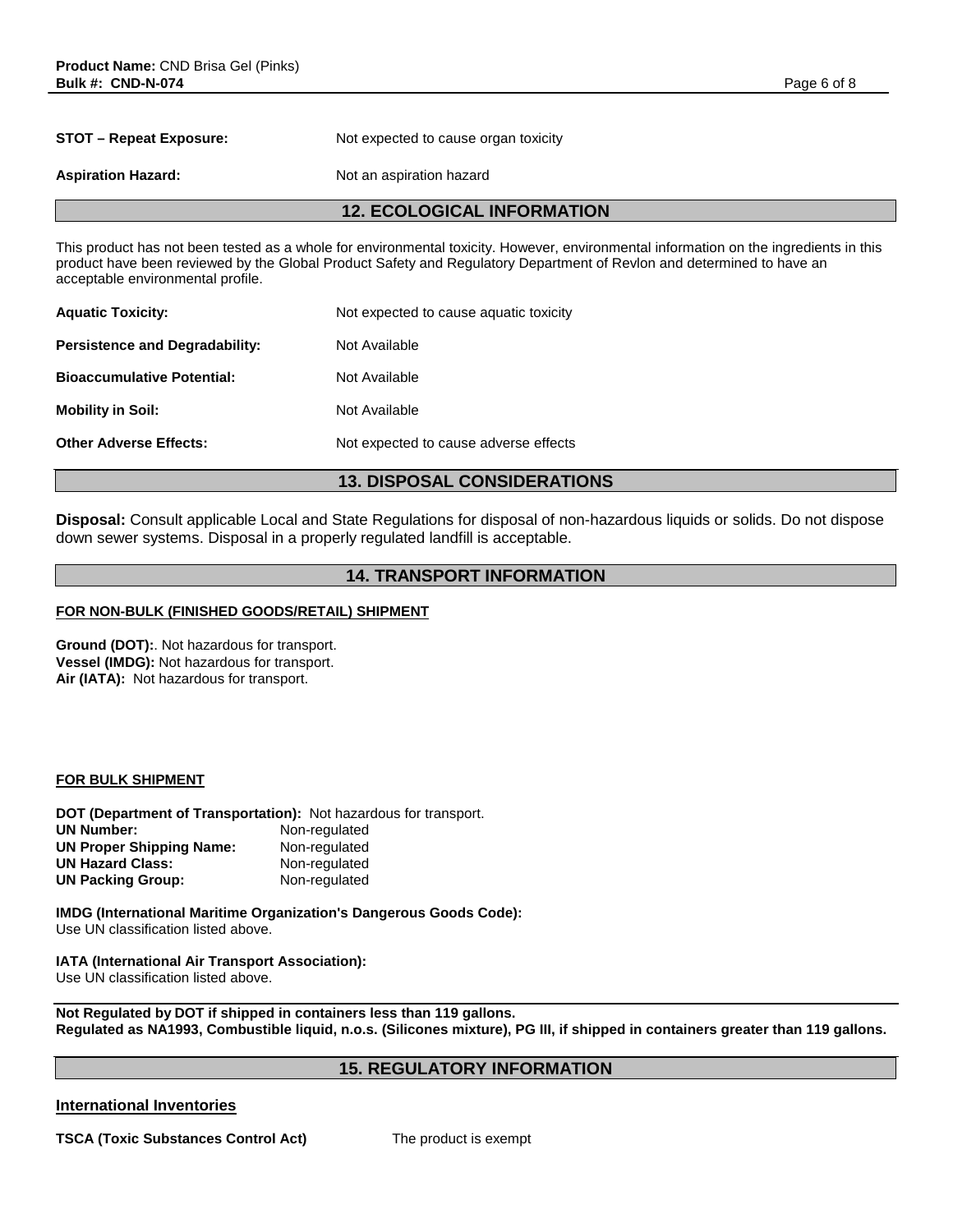**DSL (Domestic Substance List)** The following is listed: Hydroxypropyl Methacrylate, Urethane Methacrylate Oligomers, Silica Dimethicone Silylate

#### **U.S. Federal Regulations**

#### **SARA 313**

Section 313 of Title III of the Superfund Amendments and Reauthorization Act of 1986 (SARA). This product does not contain any chemicals which are subject to the reporting requirements of the Act and Title 40 of the Code of Federal Regulations, Part 372.

| <b>SARA 311/312 Hazard Categories</b>    |     |
|------------------------------------------|-----|
| <b>Acute Health Hazard</b>               | Yes |
| <b>Chronic Health Hazard</b>             | N٥  |
| <b>Fire Hazard</b>                       | Yes |
| <b>Sudden Release of Pressure Hazard</b> | N٥  |
| <b>Reactive Hazard</b>                   | N٥  |

#### **Clean Water Act**

This product does not contain any chemicals that are regulated pollutants pursuant to the Clean Water Act (40 CFR 122.21 and 40 CFR 122.42).

#### **Clean Air Act, Section 112 Hazardous Air Pollutants (HAPs) (see 40 CFR 61)**

This product does not contain any substances regulated as hazardous air pollutants (HAPS) under Section 112 of the Clean Air Act Amendments of 1990.

#### **CERCLA**

This material, as supplied, does not contain any substances regulated as a hazardous substance under the Comprehensive Environmental Response Compensation and Liability Act (CERCLA) (40 CFR 302).

#### **U.S. State Regulations**

**California Proposition 65** This product does not contain any chemicals that are classified under Proposition 65.

#### **U.S. State Right-To-Know Regulations**

| Ingredient                      | CAS #:     | <b>TSCA</b><br>8(b) | MА<br><b>RTK</b> | <b>NJ</b><br><b>RTK</b> | <b>PA</b><br><b>RTK</b> |
|---------------------------------|------------|---------------------|------------------|-------------------------|-------------------------|
| Urethane Methacrylate Oligomers | N/A        |                     |                  |                         |                         |
| Hydroxypropyl Methacrylate      | 27813-02-1 | Yes                 |                  | Yes                     | Yes                     |
| Silica Dimethicone Silvlate     | 67762-90-7 | Yes                 |                  |                         |                         |

#### **Canada**

This product has been classified in accordance with the hazard criteria of the Controlled Products Regulations (CPR) and the SDS contains all the information required by the CPR.

### **16. OTHER INFORMATION**

**Last Revision:** 1/01/2008. **Prepared by:** Revlon Research Center

#### **Manufacture Supplemental Notes:**

Read all warnings and directions on packaging carefully before use.

#### **Additional MSDS Information:**

For external use only.

#### **Disclaimer:**